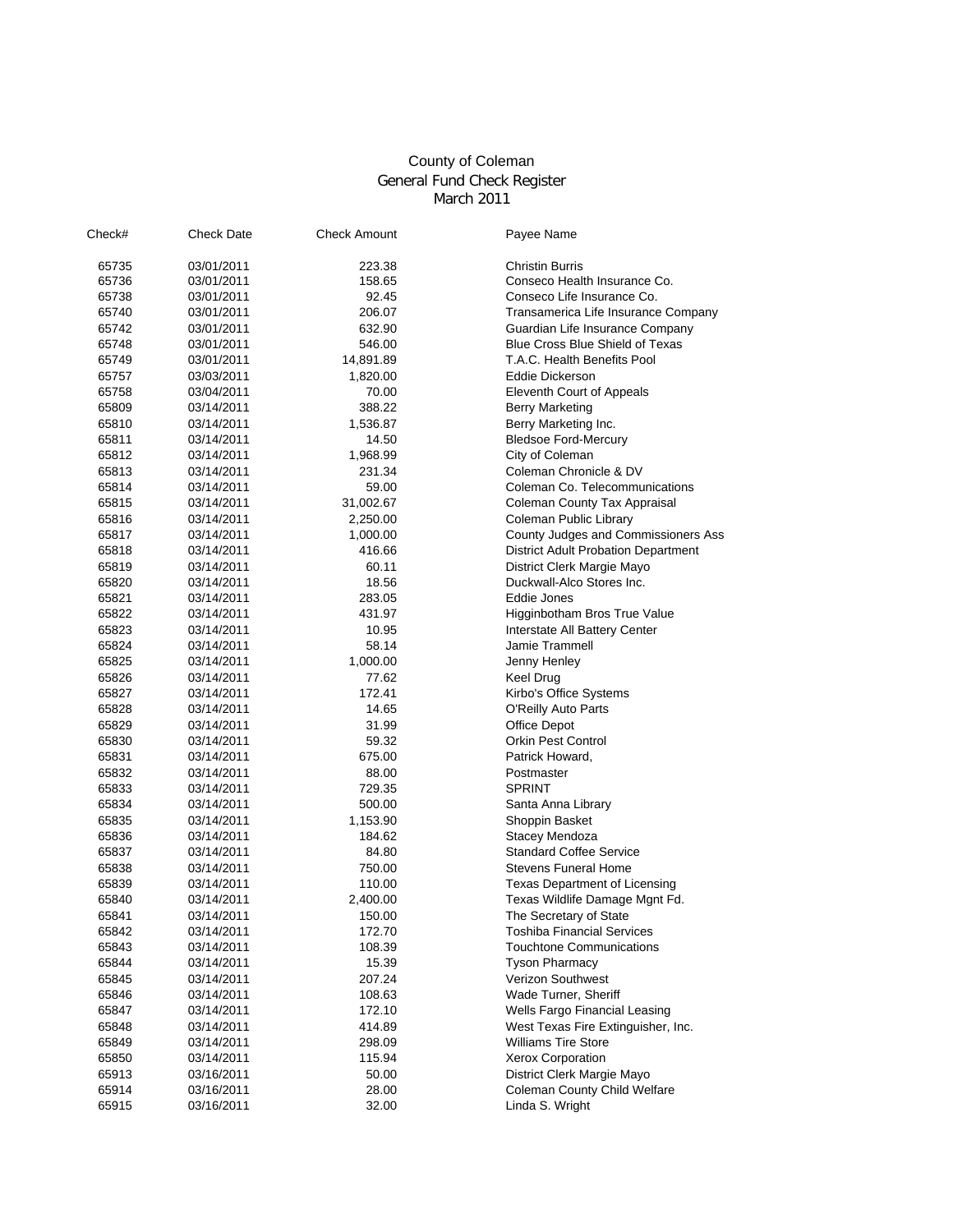| 65916          | 03/16/2011               | 40.00           | Donald W. Cody                                                 |
|----------------|--------------------------|-----------------|----------------------------------------------------------------|
| 65917          | 03/16/2011               | 40.00           | JoAnna Aiken                                                   |
| 65918          | 03/16/2011               | 40.00           | Doris Duke                                                     |
| 65919          | 03/16/2011               | 40.00           | Ronald Stubblefield                                            |
| 65920          | 03/16/2011               | 40.00           | Marcella Pond                                                  |
| 65921          | 03/16/2011               | 40.00           | <b>Betty Watson</b>                                            |
| 65922          | 03/16/2011               | 40.00           | <b>Connie Headrick</b>                                         |
| 65923          | 03/16/2011               | 40.00           | David Lance McWhorter                                          |
| 65924          | 03/16/2011               | 40.00           | Jerry Chastain                                                 |
| 65925          | 03/17/2011               | 10.00           | <b>District Adult Probation Department</b>                     |
| 65927          | 03/21/2011               | 34,776.10       | Allen & Allen                                                  |
| 65982          | 03/28/2011               | 72.66           | Advantage Office Products LLC                                  |
| 65983          | 03/28/2011               | 452.16          | Atmos Energy                                                   |
| 65984          | 03/28/2011               | 309.49          | Bear Graphics, Inc.                                            |
| 65985          | 03/28/2011               | 190.00          | Brandon Logan                                                  |
| 65986          | 03/28/2011               | 4,122.23        | <b>Card Service Center</b>                                     |
| 65987          | 03/28/2011               | 1,108.34        | <b>Charles McDonald</b>                                        |
| 65988          | 03/28/2011               | 12.00           | <b>Christin Burris</b>                                         |
| 65989          | 03/28/2011               | 115.60          | <b>Chuck Watson</b>                                            |
| 65990          | 03/28/2011               | 1,950.00        | <b>Dallas County Treasurer</b>                                 |
| 65991          | 03/28/2011               | 100.00          | Jeffrey A Propst                                               |
| 65992          | 03/28/2011               | 5.55            | Joe D. Watson                                                  |
| 65993          | 03/28/2011               | 61.20           | John Pearce                                                    |
| 65994          | 03/28/2011               | 33.64           | Kirbo's Office Systems                                         |
| 65995          | 03/28/2011               | 107.00          | Law Enforcement Systems                                        |
| 65996          | 03/28/2011               | 425.00          | Monte Sherrod Attorney                                         |
| 65997          | 03/28/2011               | 700.00          | Patrick Howard,                                                |
| 65998          | 03/28/2011               | 88.00           | Postmaster                                                     |
| 65999          | 03/28/2011               | 11,186.43       | Reed, McKee & Co. P.C.                                         |
| 66000          | 03/28/2011               | 90.00           | <b>Texas Commission on Environmental</b>                       |
| 66001          | 03/28/2011               | 8,400.00        | The A.R.E.A. Company                                           |
| 66002          | 03/28/2011               | 12.44           | The Police and Sheriff's Press                                 |
| 66003          | 03/28/2011               | 210.00          | The Univ.of TX.School of Law                                   |
| 66004          | 03/28/2011               | 50.00           | <b>Toshiba Business Solutions</b>                              |
| 66005          | 03/28/2011               | 160.00          | United Elevator Service Inc                                    |
| 66006          | 03/28/2011               | 1,265.87        | Verizon Southwest                                              |
| 66007          | 03/28/2011               | 46.00           | <b>Wade Turner</b>                                             |
| 66028          | 03/30/2011               | 199.41          | <b>Christin Burris</b>                                         |
| 66029          | 03/31/2011               | 75.00           | <b>Burkett Fire Dept.</b>                                      |
| 66030          | 03/31/2011               | 50.00           | <b>Christian Family Ministries</b>                             |
| 66031          | 03/31/2011               | 5,300.00        | City of Coleman                                                |
| 66032          | 03/31/2011               | 75.00           | Comanche Shores Fire Dept.                                     |
| 66033          | 03/31/2011               | 150.00          | Concho Valley Regional Food                                    |
| 66034          | 03/31/2011               | 75.00           | Echo Fire Department                                           |
| 66035          | 03/31/2011               | 75.00           | Glen Cove Volunteer Fire Dept.                                 |
| 66036          | 03/31/2011               | 500.00          | John Pearce                                                    |
| 66037          | 03/31/2011               | 400.00          | John Weeks                                                     |
| 66038          | 03/31/2011               | 75.00           | Lake Coleman VFD<br>Law Office of Heath Hemphill PC            |
| 66039          | 03/31/2011               | 500.00          |                                                                |
| 66040          | 03/31/2011               | 300.00          | Mental Health and Retardation                                  |
| 66041          | 03/31/2011               | 75.00           | Novice Fire Department<br>Santa Anna Volunteer Fire            |
| 66042          | 03/31/2011               | 200.00          |                                                                |
| 66043          | 03/31/2011               | 75.00           | South Coleman County Fire Dept<br><b>Talpa Fire Department</b> |
| 66044          | 03/31/2011               | 75.00           |                                                                |
|                |                          |                 |                                                                |
| 66045<br>66046 | 03/31/2011<br>03/31/2011 | 500.00<br>75.00 | Taylor County Juvenile Probation<br>Valera Fire Department     |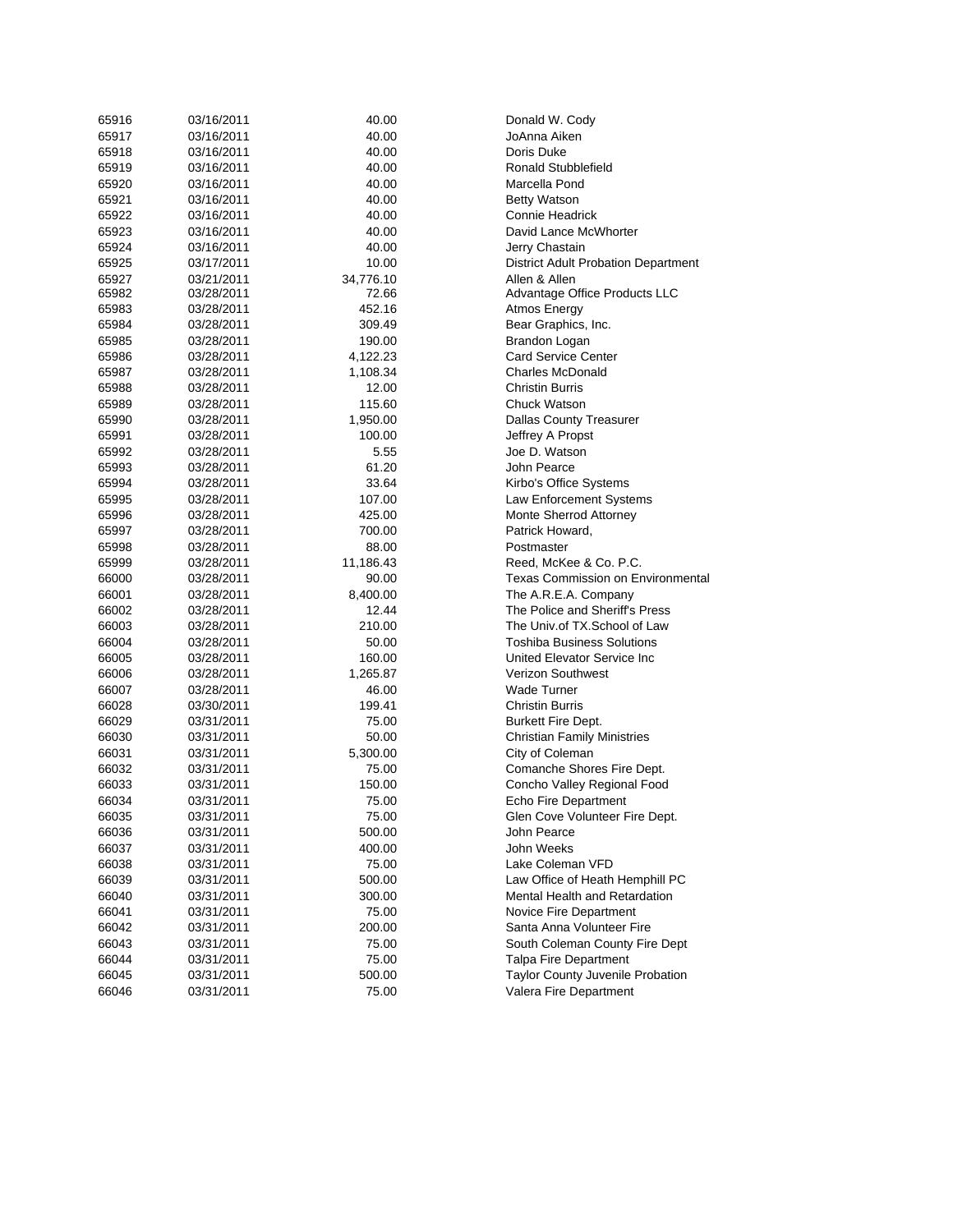# County of Coleman General Road & Bridge Fund Check Register March 2011

| Check# | Check Date | <b>Check Amount</b> | Payee Name                       |  |
|--------|------------|---------------------|----------------------------------|--|
| 65739  | 03/01/2011 | 12.50               | Conseco Life Insurance Co.       |  |
| 65743  | 03/01/2011 | 79.58               | Guardian Life Insurance Company  |  |
| 65747  | 03/01/2011 | 221.00              | Blue Cross Blue Shield of Texas  |  |
| 65752  | 03/01/2011 | 8.047.38            | T.A.C. Health Benefits Pool      |  |
| 65909  | 03/14/2011 | 267.22              | Johnson Implement Company        |  |
| 65910  | 03/14/2011 | 22.00               | <b>Reeves Safety Consultants</b> |  |
| 65929  | 03/21/2011 | 14.746.82           | Allen & Allen                    |  |
| 66011  | 03/28/2011 | 3.500.00            | Reed. McKee & Co. P.C.           |  |

#### March 2011 County of Coleman Precinct #1 Check Register

| Check# | Check Date | <b>Check Amount</b> | Payee Name                          |
|--------|------------|---------------------|-------------------------------------|
| 65741  | 03/01/2011 | 19.22               | Transamerica Life Insurance Company |
| 65753  | 03/01/2011 | 104.07              | T.A.C. Health Benefits Pool         |
| 65759  | 03/07/2011 | 1,573.00            | <b>Berry Marketing</b>              |
| 65855  | 03/14/2011 | 9.75                | Berry Marketing Inc.                |
| 65856  | 03/14/2011 | 14.50               | <b>Bledsoe Ford-Mercury</b>         |
| 65857  | 03/14/2011 | 92.50               | <b>Carroll Fire Extinguisher</b>    |
| 65858  | 03/14/2011 | 62.00               | City of Coleman                     |
| 65859  | 03/14/2011 | 71.29               | Coleman County Electric Coop.       |
| 65860  | 03/14/2011 | 1,355.68            | <b>First Coleman National Bank</b>  |
| 65861  | 03/14/2011 | 590.00              | Jerry Allen                         |
| 65862  | 03/14/2011 | 111.17              | <b>Monroe Auto Parts</b>            |
| 65863  | 03/14/2011 | 12.73               | O'Reilly Auto Parts                 |
| 65864  | 03/14/2011 | 3.31                | <b>Touchtone Communications</b>     |
| 65865  | 03/14/2011 | 45.31               | <b>Verizon Southwest</b>            |
| 65866  | 03/14/2011 | 202.38              | <b>Williams Tire Store</b>          |
| 65912  | 03/16/2011 | 5,400.00            | <b>CST Trucks</b>                   |
| 66012  | 03/28/2011 | 43.00               | <b>Charlie's Mower Repair</b>       |
| 66013  | 03/28/2011 | 29.34               | Patriot Pump and Supply Company     |
| 66014  | 03/28/2011 | 313.85              | <b>Roberts Truck Center</b>         |
| 66015  | 03/28/2011 | 947.50              | <b>Warren CAT</b>                   |

## County of Coleman Precinct #2 Check Register March 2011

| Check# | Check Date | Check Amount | Payee Name                       |
|--------|------------|--------------|----------------------------------|
| 65754  | 03/01/2011 | 641.56       | T.A.C. Health Benefits Pool      |
| 65866  | 03/14/2011 | 270.00       | Abilene Hydraulics LLC           |
| 65867  | 03/14/2011 | 9.07         | <b>Airgas Southwest</b>          |
| 65868  | 03/14/2011 | 225.09       | <b>Bangs Small Engine Repair</b> |
| 65869  | 03/14/2011 | 65.05        | Berry Marketing Inc.             |
| 65870  | 03/14/2011 | 45.00        | <b>Charlie's Mower Repair</b>    |
| 65871  | 03/14/2011 | 112.50       | City of Santa Anna               |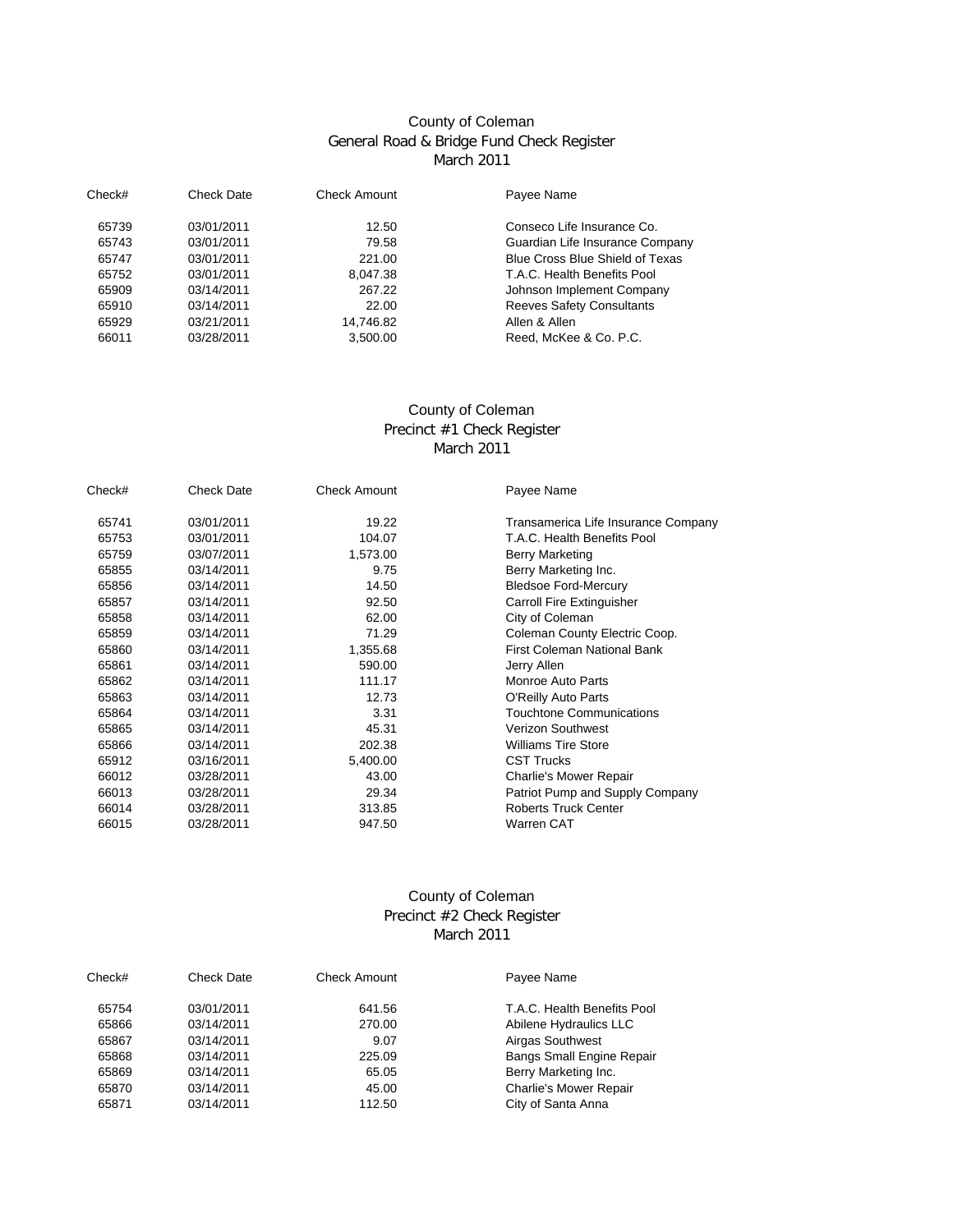| 65872 | 03/14/2011 | 34.28  | Coleman County Telephone Coop.      |
|-------|------------|--------|-------------------------------------|
| 65873 | 03/14/2011 | 171.34 | Cooper Supply, Inc.                 |
| 65874 | 03/14/2011 | 569.28 | G's Truck Shop                      |
| 65875 | 03/14/2011 | 44.39  | Higginbotham Bros True Value        |
| 65876 | 03/14/2011 | 140.66 | Kirby-Smith Machinery, Inc.         |
| 65877 | 03/14/2011 | 306.29 | O'Reilly Auto Parts                 |
| 65878 | 03/14/2011 | 10.00  | <b>Rick Beal</b>                    |
| 65879 | 03/14/2011 | 47.98  | <b>Roberts Truck Center</b>         |
| 65880 | 03/14/2011 | 49.92  | <b>Warren CAT</b>                   |
| 65881 | 03/14/2011 | 143.17 | <b>West Texas Utilities Company</b> |
| 65882 | 03/14/2011 | 120.00 | <b>Williams Tire Store</b>          |
| 66016 | 03/28/2011 | 909.62 | Eric Fritsch Electric               |
| 66017 | 03/28/2011 | 215.00 | Roger Morris                        |
| 66018 | 03/28/2011 | 68.87  | <b>Tifco Industries</b>             |
| 66019 | 03/28/2011 | 58.42  | <b>Warren CAT</b>                   |

# County of Coleman Precinct #3 Check Register March 2011

| Check# | <b>Check Date</b> | <b>Check Amount</b> | Payee Name                                     |
|--------|-------------------|---------------------|------------------------------------------------|
| 65745  | 03/01/2011        | 36.29               | Guardian Life Insurance Company                |
| 65755  | 03/01/2011        | 188.90              | T.A.C. Health Benefits Pool                    |
| 65883  | 03/14/2011        | 182.90              | Carroll Fire Extinguisher                      |
| 65884  | 03/14/2011        | 38.15               | Coleman County Electric Coop.                  |
| 65885  | 03/14/2011        | 22.21               | <b>Coleman County Special Utility District</b> |
| 65886  | 03/14/2011        | 24.64               | Coleman County Telephone Coop.                 |
| 65887  | 03/14/2011        | 1,936.68            | First Coleman National Bank                    |
| 65888  | 03/14/2011        | 1,370.00            | Jerry Allen                                    |
| 65889  | 03/14/2011        | 22.43               | Monroe Auto Parts                              |
| 65890  | 03/14/2011        | 45.63               | Trashaway/Duncan #691                          |
| 65891  | 03/14/2011        | 2,598.18            | Warren CAT                                     |
| 65892  | 03/14/2011        | 28.50               | <b>Williams Tire Store</b>                     |
| 65911  | 03/14/2011        | 3,192.05            | <b>Berry Marketing</b>                         |
| 66010  | 03/28/2011        | 460.00              | Jerry Allen                                    |

## Precinct #4 Check Register March 2011 County of Coleman

| Check# | Check Date | Check Amount | Payee Name                                     |
|--------|------------|--------------|------------------------------------------------|
| 65737  | 03/01/2011 | 48.40        | Conseco Health Insurance Co.                   |
| 65746  | 03/01/2011 | 118.67       | Guardian Life Insurance Company                |
| 65756  | 03/01/2011 | 180.10       | T.A.C. Health Benefits Pool                    |
| 65893  | 03/14/2011 | 75.34        | <b>Allied Waste Services</b>                   |
| 65894  | 03/14/2011 | 65.00        | Berry Marketing Inc.                           |
| 65895  | 03/14/2011 | 297.60       | <b>Big State Industrial Supply</b>             |
| 65896  | 03/14/2011 | 4,867.02     | <b>Bill Williams Tire Center</b>               |
| 65897  | 03/14/2011 | 722.75       | California Contractors Supplies, Inc.          |
| 65898  | 03/14/2011 | 55.00        | <b>Carroll Fire Extinguisher</b>               |
| 65899  | 03/14/2011 | 124.47       | Coleman County Electric Coop.                  |
| 65900  | 03/14/2011 | 21.00        | <b>Coleman County Special Utility District</b> |
| 65901  | 03/14/2011 | 50.00        | Joe M. Zuniga Welding                          |
| 65902  | 03/14/2011 | 366.92       | Monroe Auto Parts                              |
| 65903  | 03/14/2011 | 3.16         | Touchtone Communications                       |